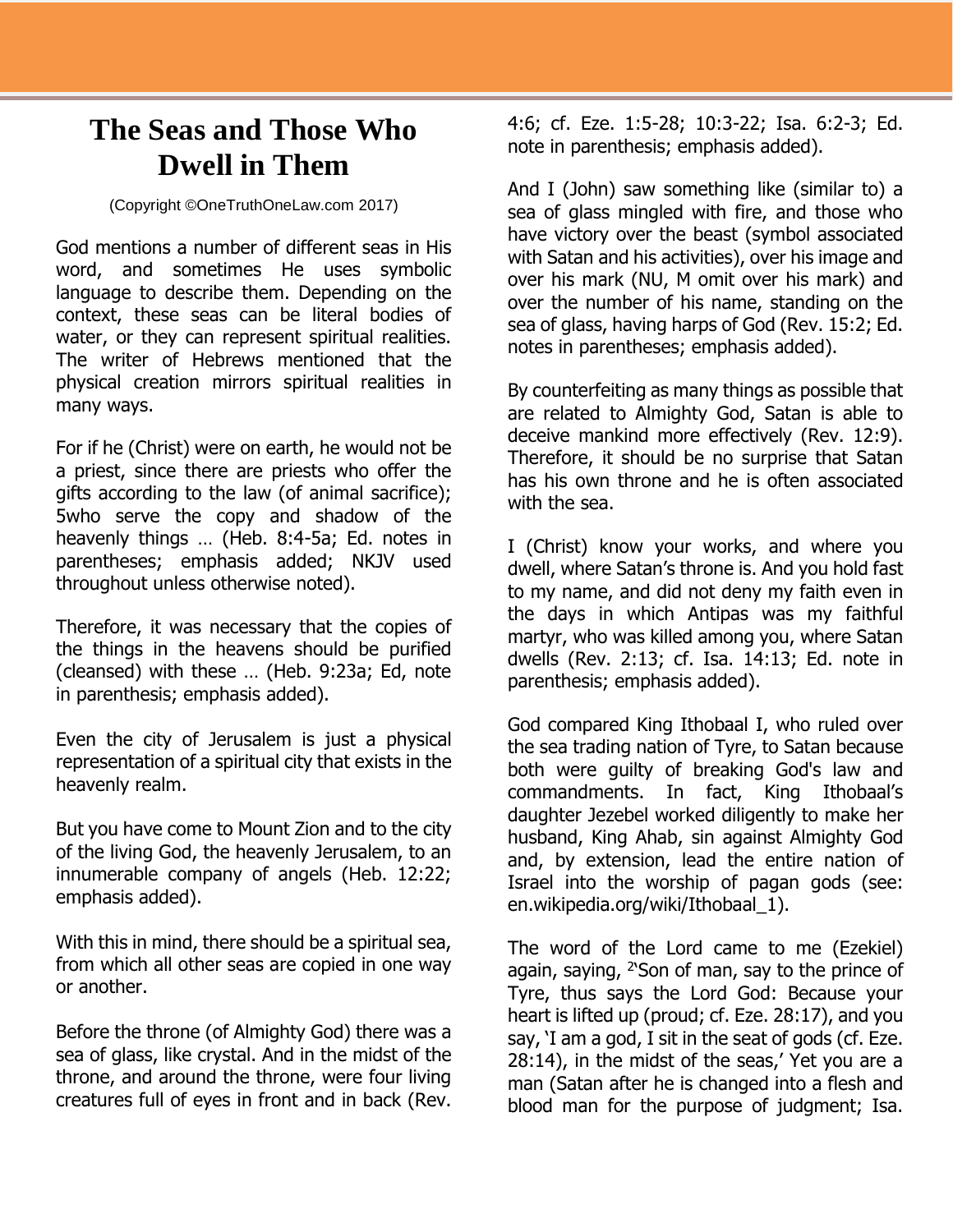14:16-17; cf. Eze. 28:18; Mal. 4:3; Rom. 16:20), and not a god (in the same sense as Almighty God), though you set your heart as the heart of a god (cf. Isa. 14:12-14). 3Behold you are wiser than Daniel! There is no secret that can be hidden from you (cf. Gen. 3:1; Mt. 10:16)! 4With your wisdom and your understanding you have gained riches for yourself, and gathered gold and silver into your treasuries (Eze. 28:18); 5By your great wisdom in trade you have increased your riches, and your heart is lifted up because of your riches, <sup>6</sup>Therefore thus says the Lord God: 'Because you have set your heart as a god,  $7$ Behold, therefore, I will bring strangers against you, the most terrible of the nations; and they shall draw their swords against the beauty of your wisdom, and defile your splendor. <sup>8</sup>They shall throw you down into the Pit (Isa. 14:19; cf. Rev. 20:1-3), and you (Satan  $-$  now a flesh and blood man at the end of Christ's millennial reign on earth; cf. Rev. 20:3) shall die the death of the slain in the midst of the seas.  $9$ Will you still say before him who slays you, 'I am a god?' But you shall be a man, and not a god, in the hand of him who slays you (at the end of the millennium). <sup>10</sup>You shall die the death of the uncircumcised by the hand of aliens; for I have spoken,' says the Lord God (Eze. 28:1-10; Ed. notes in parentheses; emphasis added).

It is from these seas that Satan and the fallen host of heaven will be resurrected for judgment, and this will occur after Christ's one-thousandyear reign on earth.

The sea gave up the dead who were in it, and death and hades (the grave) delivered up the dead who were in them. And they were judged, each one according to his works (Rev. 20:13; Ed. note in parenthesis; emphasis added).

In the early church, there were some false teachers under the influence of the fallen host. Therefore, it is no coincidence that the language used to describe them identifies the source of their rebellious actions.

These are spots (hidden reefs or stains) in your love feasts, while they feast with you without fear, serving only themselves; they are clouds without water (symbol of God's Spirit), carried about (along) by the winds; late autumn trees without fruit, twice dead, pulled up by the roots; <sup>13</sup>raging waves of the sea, foaming up their own shame … (Jude 12-13a; Ed. notes in parentheses; emphasis added).

Because Jesus Christ has authority given to him by his heavenly Father (Mt. 28:18), those who inhabit the seas are subject to Christ. This truth was evident through miracles that Christ performed during his earthly ministry.

Now when he (Christ) got into a boat, his disciples followed him. <sup>24</sup>And suddenly a great tempest arose on the sea, so that the boat was covered with the waves. But he was asleep.  $25$ Then his disciples came to him and awoke him, saying, 'Lord, save us! We are perishing!' <sup>26</sup>But he said to them, 'Why are you fearful, O you of little faith?' Then he arose and rebuked the winds and the sea. And there was a great calm.  $27$ And the men marveled, saying, 'Who can this be, that even the winds and the sea obey him?' (Mt. 8:23-27; Ed. note in parenthesis; emphasis added).

There is a second witness to the fact that Christ has authority over those in the seas, and it is a hidden mystery to most of Christianity.

And when he (Christ) had sent the multitudes away, he went up on a mountain by himself to pray. And when evening had come, he was alone there.  $^{24}$ But the boat (with Christ's disciples in it) was now in the middle of the sea, tossed by the waves, for the wind was contrary. <sup>25</sup>Now in the fourth watch of the night Jesus went to them,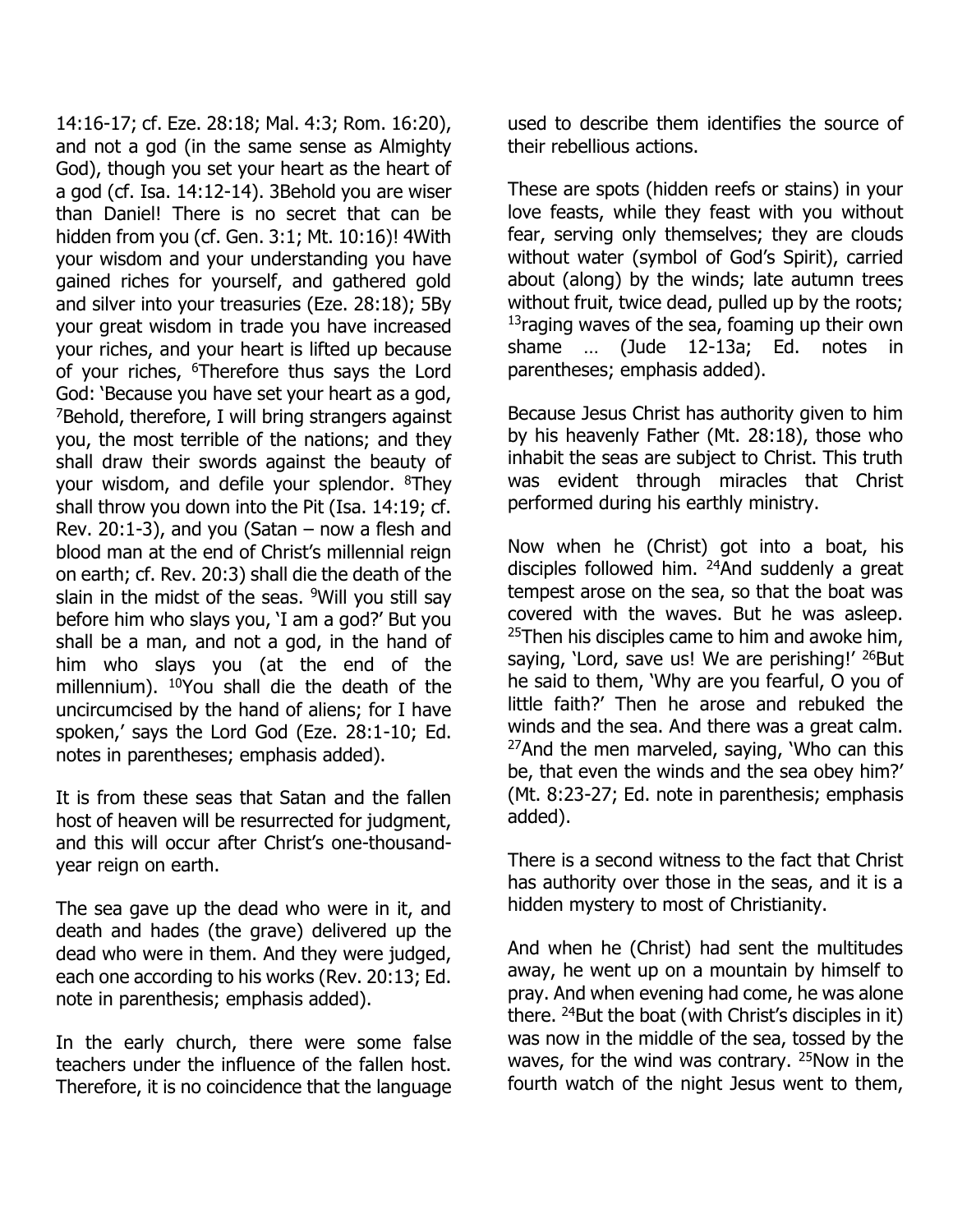walking on the sea (Mt. 14:23-25; Ed. notes in parentheses; emphasis added).

It is from the sea that symbolic beasts arise throughout man's history (Dan. 7:1-3; Rev. 13:1), but Christ can overpower them because he has more power and authority than Satan and the fallen host who are represented by these beasts coming out of the sea. Therefore, it is no coincidence that Christ sent some demons into the sea during his earthly ministry because that is where they belong until their final judgment.

AND HE (CHRIST) SAID TO THEM (PETER AND ANDREW)," FOLLOW ME, AND I WILL MAKE YOU FISHERS OF MEN" Matthew 4:19; Mark 1:17; cf. Jeremiah 16:16a; Ed. notes in parentheses; emphasis added

When he (Christ) had come to the other side, to the country of the Gergesenes (Gadarenes) there met him two demon-possessed men, coming out of the tombs, exceedingly fierce, so that no one could pass that way. <sup>29</sup>And suddenly they cried out, saying, 'What have we to do with you, Jesus, you Son of God? Have you come here to torment (interrogate as in judging guilt or innocence) us before the time (i.e. second resurrection; cf. Rev. 20:4-6)? <sup>30</sup>Now a good way off from them was a herd of many swine feeding (unclean animals suitable for unclean spirit-beings to enter). <sup>31</sup>So the demons begged him (Christ), saying, 'If you cast us out, permit us to go away into the herd of swine.' <sup>32</sup>And he said to them, 'Go.' So when they had come out, they went into the herd of swine. And suddenly the whole herd of swine ran violently down the steep place into the sea, and perished in the water (Mt. 8:28-32; Ed. notes in parentheses; emphasis added).

This is a good example of a parallel universe where the swine went into a physical sea and drowned, while the demons went back to their sea, which is a spiritual place for the fallen host to await their final judgment. According to the language in the next scripture, there may be a connection between sinful mankind and the sea in which the fallen host dwell.

But let him ask in faith, with no doubting, for he who doubts is like a wave of the sea driven and tossed by the wind (Jas. 1:6; emphasis added).

In other words, the spiritual condition of those who do not trust Almighty God is the same as the fallen host. This may be the reason that Christ used figurative language of a fisherman going to sea and taking men, instead of fish, away from the influences of the sea.

And he (Christ) said to them (Peter and Andrew), 'Follow me, and I will make you fishers of men' (Mt. 4:19; Mk. 1:17; cf. Jer. 16:16a; Ed. notes in parentheses; emphasis added).

Those people who are under Satan's deception are compared to fish without a leader. These fish are caught unaware through various devices used by the fallen host. Almighty God allows this to occur due to the rebellious choices that mankind makes and until they repent and begin seeking God and His way of living, He will leave them in Satan's sea, or area of influence.

Why do you (God) make men like fish of the sea, like creeping things that have no ruler over them? <sup>15</sup>They (the fallen host) take up all of them with a hook, they catch them in their net, and gather them in their dragnet. Therefore they rejoice and are glad. <sup>16</sup>Therefore they sacrifice to their net, and burn incense to their dragnet; because by them their share is sumptuous and their food plenteous (through false religious practices the fallen host catch many). <sup>17</sup>Shall they therefore empty their net, and continue to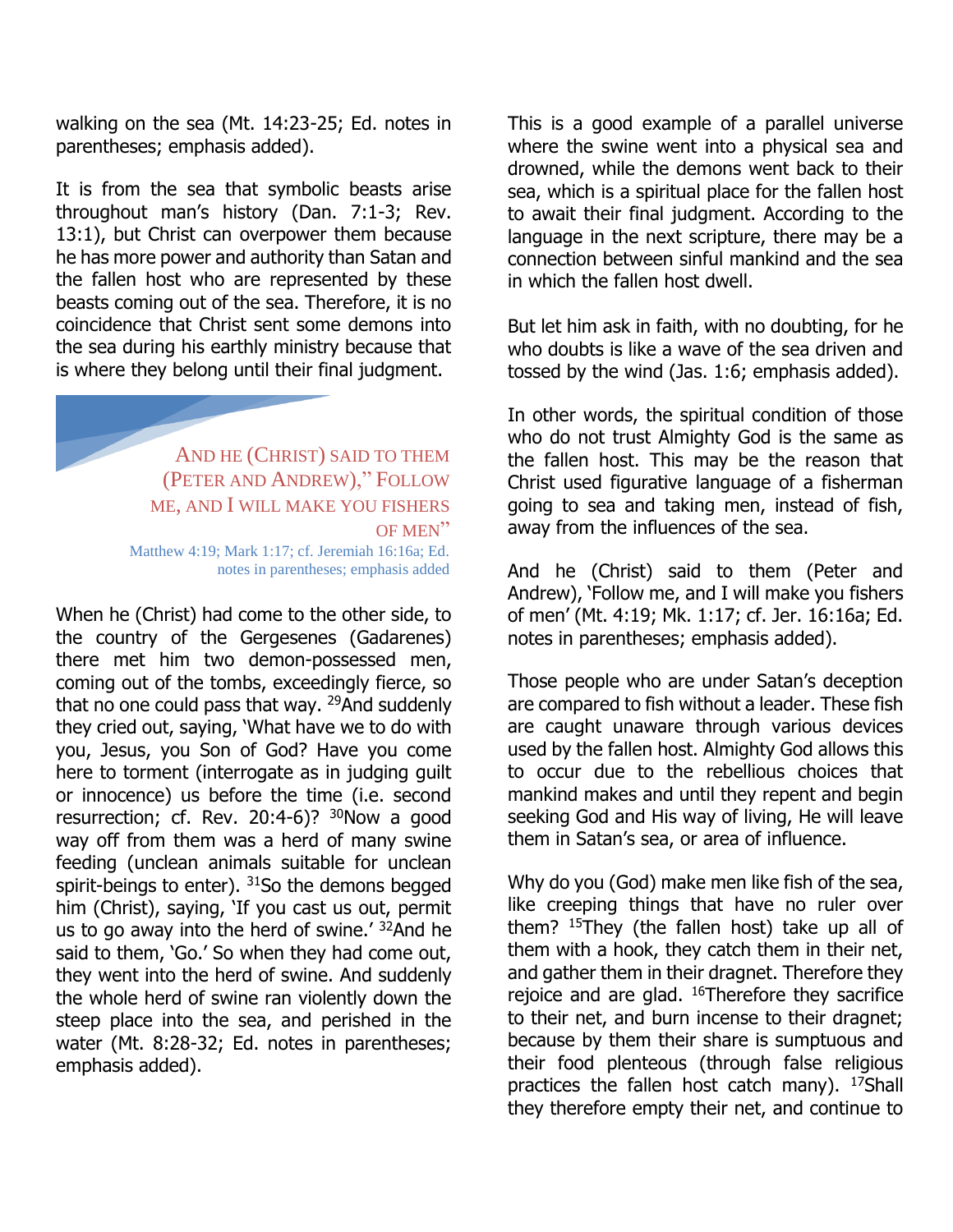slay nations without pity? (Hab. 1:14-17; Ed. notes in parentheses; cf. Isa. 14:16-17, 20).

Eventually, the sea in which the Adversary operates will be destroyed by God. When this occurs all Satan's methods of gathering power to himself, through manipulation and deception, will come to an end. These methods are explained metaphorically by comparing them to the riches gained through trade and commerce.

When your (Satan's) wares went out by sea, you satisfied many people; you enriched the kings of the earth (leaders within the realm of the fallen host who influence those on the earth) with your many luxury goods and your merchandise. <sup>34</sup>But when you are broken by the seas in the depths of the waters, your merchandise and the entire company (Satan's system) will fall in your midst (Eze. 27:33-34; Ed. notes in parentheses; emphasis added).

> AND AARON SAID TO THEM, "BREAK OFF THE GOLDEN EARRINGS WHICH ARE IN THE EARS OF YOUR WIVES, YOUR SONS, AND YOUR DAUGHTERS, AND BRING THEM TO ME" Exodus 32:2

As with any trade and commerce, it must involve both the sea and land; hence the reference to Babylon being destroyed.

For in one hour such great riches came to nothing (have been laid waste). And every shipmaster, all who travel by ship, sailors, and as many as trade on the sea, stood at a distance 18and cried out when they saw the smoke of her burning saying, 'What is like this great city?' (Rev. 18:17-18; emphasis added).

Then a mighty angel took up a stone like a great millstone and threw it into the sea, saying, 'Thus with violence the great city Babylon shall be thrown down and shall not be found anymore (Rev. 18:21; emphasis added).

This judgment of Satan's system was predicted a long time ago using the following symbolic language that includes a reference to the sea.

In that day (of judgment) the Lord with his severe sword, great and strong, will punish Leviathan the fleeing serpent, Leviathan that twisted serpent (cf. Gen. 3:1); and He (God) will slay the reptile that is in the sea (Isa. 27:1; Ed. notes in parentheses; emphasis added).

So, the sea can be used symbolically to describe the activities of Satan and the fallen host as they work to deceive and manipulate everyone under their influence. A great part of Satan's merchandising involves focusing mankind's attention on purchasing gifts for the holidays that Satan has orchestrated (see study: Pagan Practices). Even though God removed ancient Israel from the pagan practices of Egypt, they still were prepared to give up their wealth in order to celebrate foreign gods rather than obey Almighty God and keep the holy days He had just given them (cf. Ex. 23:10-19).

And Aaron said to them, 'Break off the golden earrings which are in the ears of your wives, your sons, and your daughters, and bring them to me' (Ex. 32:2).

And he received the gold from their hand, and he fashioned it with an engraving tool, and made a molded calf. Then they said, 'This is your god, O Israel, that brought you out of the land of Egypt!' <sup>5</sup>So when Aaron saw it, he built an altar before it. And Aaron made a proclamation and said, 'Tomorrow is a feast to the Lord' (Ex. 32:4- 5).